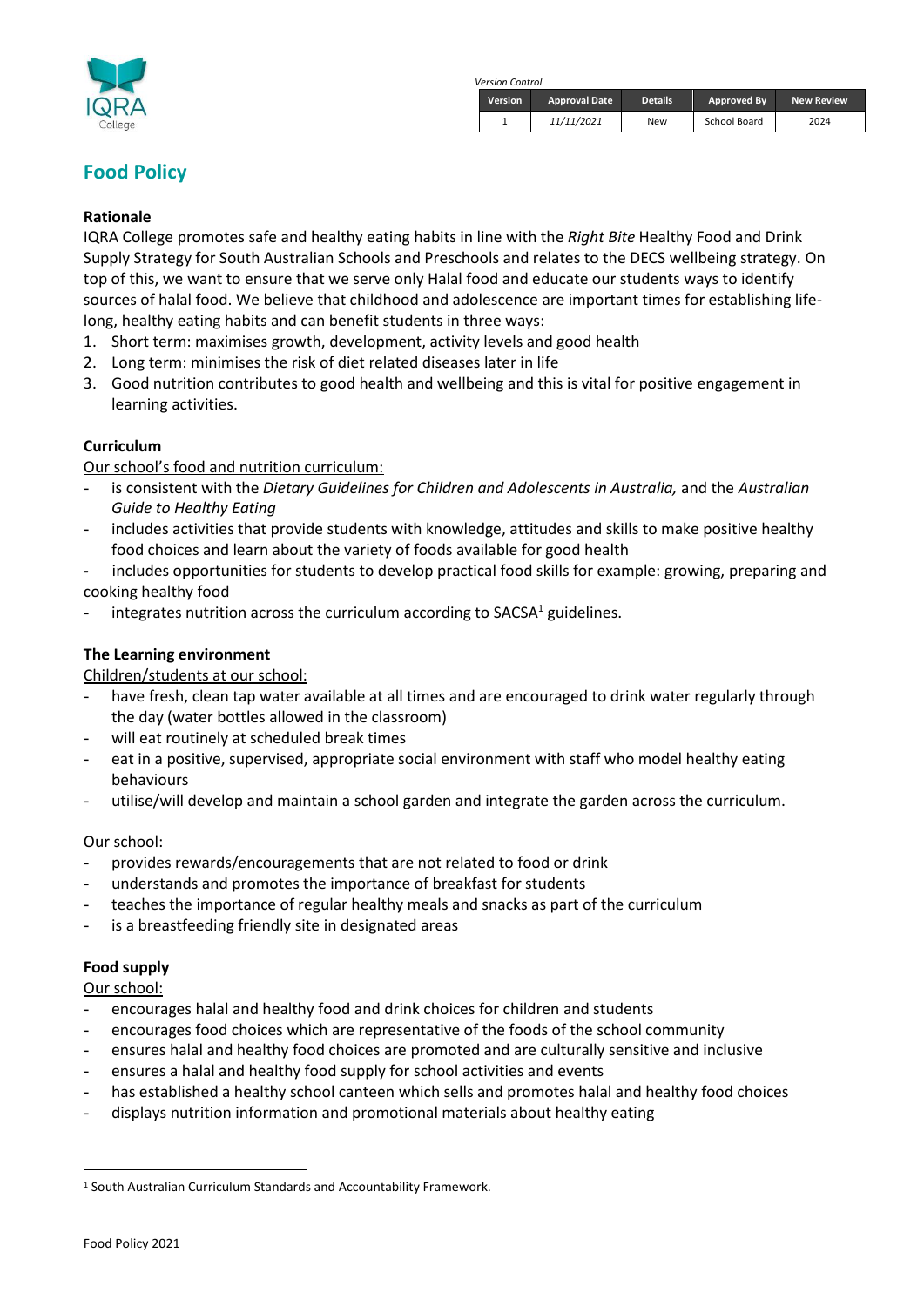

- encourages a daily fruit and vegetable program to:
	- $\circ$  provide students with important minerals and vitamins
	- o encourage a taste for healthy foods.

### Buying and Ordering of Food from Non-School Vendor

- Students are not allowed to buy and/or order outside food.
- Request to buy and/or order food from non-school vendor can only be made by admin staff after approval from the School Principal.
- Request should be made via email through the Principal. Request should clearly indicate:
	- o Reason of purchase
	- o Vendor's name
- Any purchases made by students without a teacher's request for approval through the Principal will not be distributed.
- There should be a valid reason for purchasing food from non-school vendor.
- Students are required to bring their own food and drinks from home if they are not purchasing from the school's canteen.

#### **Food and Kitchen Safety**

Our school:

- promotes and teaches food safety to students during food learning activities
- encourages staff to access training as appropriate to the Right Bite strategy and associated nutrition recommendations
- provides adequate hand washing facilities for everyone
- models, promotes and encourages correct hand washing procedures
- supports a canteen which is accredited in appropriate food safety standards.

#### Use of School/Staff Kitchen

- All students (Reception to Year 12) are not allowed to enter the school's kitchen
- staff kitchen.
- All students (Reception to Year 11) are not allowed to enter staff's kitchen.
- The year 12 students are allowed to use the level 1 kitchen where the junior school is located.
- Students found entering and using the school/staff kitchen will receive consequence/s based on the steps in the School's Behaviour Policy Framework.

#### **Food-related health support planning**

#### Our school:

- liaises with families to ensure a suitable food supply for students with health support plans that are related to food issues e.g allergies, diabetes.
- Liaises with families to avoid bringing unhealthy snacks and food (like soda, doughnuts, sweets, etc) and fast-food (like KFC, McDonalds, etc) to school.

#### **Working with families**

#### Our school:

- provides information to families and caregivers on the *Right Bite s*trategy in a variety of ways including:
- o newsletters
- o policy development/review
- o information on enrolment
- o pamphlet/Poster displays